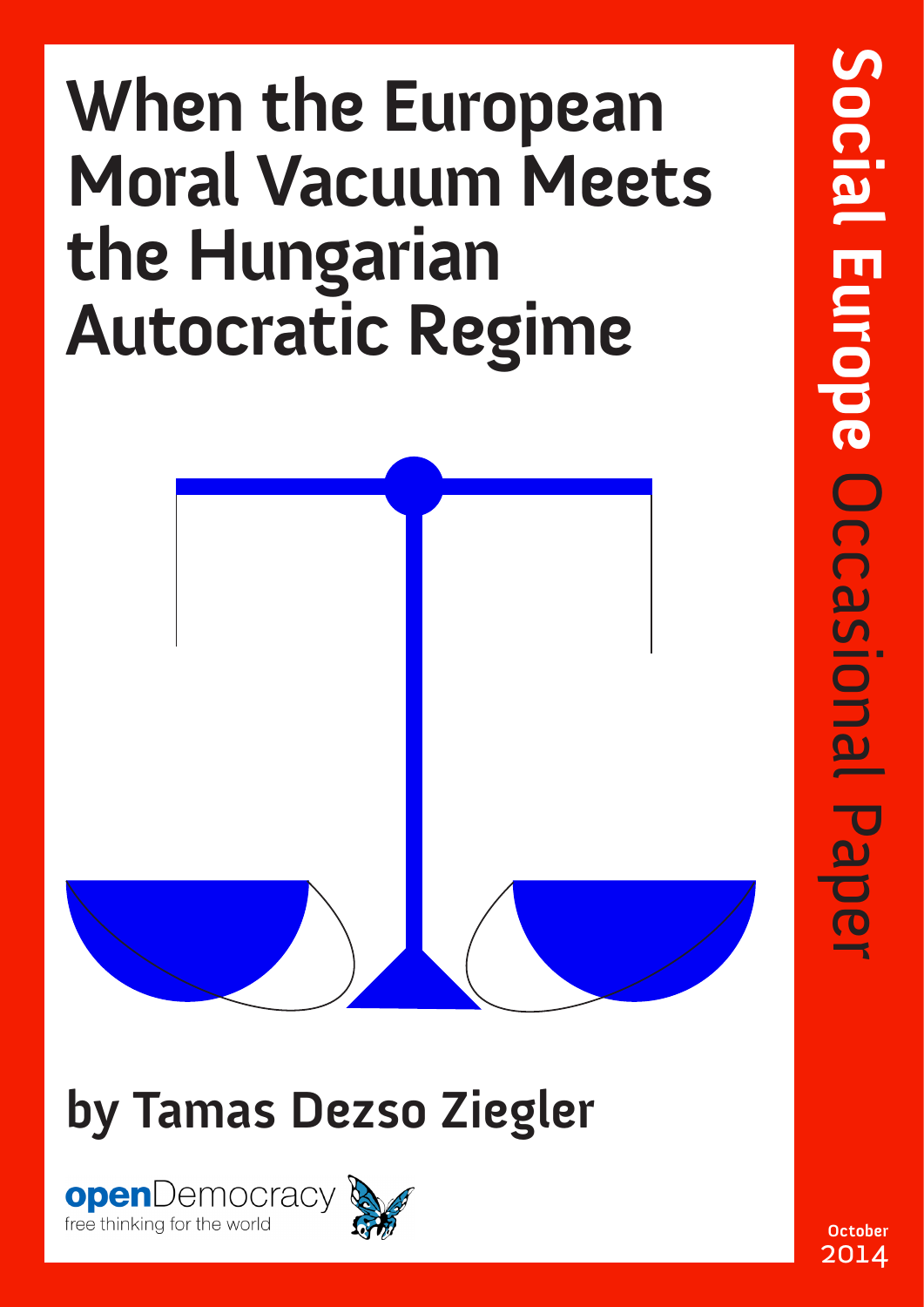Recently, democrats all over the world have felt compelled to somehow deal with Hungary's shift towards autocracy. The situation is highly interesting, even from a theoretical viewpoint, since the country is a Member State of the European Union as well as of the Council of Europe, yet the framework of an anti-democratic regime has already been created. Thus, the government has been continuing on the path it started in 2010, unstintingly introducing anti-democratic measures and destroying basic checks and balances in the country.

However, I personally disagree with authors who claim that the country is already a dictatorship and I also disagree with calling the system despotic, even if these phrases do sound good and are useful for rallying European public opinion. We must understand that this Government receives strong support from its country's citizens. Moreover, I also believe that most Hungarian voters support a number of its anti-democratic measures. Therefore this is not a completely illegitimate Government.

#### **The Present Situation In Hungary**

When discussing issues of democracy, it is necessary to highlight some important points that were crucial in re-shaping the foundations of the Hungarian legal system. I hereby only underline the most salient since there have been so many measures which are antidemocratic that they cannot all be mentioned here:

- First, we must discuss the system of checks and balances. Crucially, a new constitution with some dubious content was adopted without any public debate. Moreover, nearly all of the most important pieces of legislation (Civil Code, Penal Code, etc.) were replaced. Electoral law was also rewritten. After heavy gerrymandering and with substantial media support, the incumbent party Fidesz received 43% of the vote, yet was rewarded with 67% of seats in the National Assembly, permitting it to continue enacting constitutional change.
- The Government had allowed national citizenship to be granted to Hungarians living outside Hungary (e.g. in Romania). As a result, 95% of such foreign electors voted for the anti-democratic regime (in most cases those who had applied for citizenship tend to be more nationalistic, so this was a logical development, with voters also having been mobilized by activists).
- Several powers of the Constitutional Court were curtailed. The new constitution abolished the formerly available *actio popularis* in Hungary. According to the preceding law, any citizen had the right to turn to the Constitutional Court if they found a constitutional problem with the existing legal system. Under the new laws, only a restricted list of people (including the Government, Ombudsman, President of the Supreme Court, etc.) may turn to the Constitutional Court after the adoption of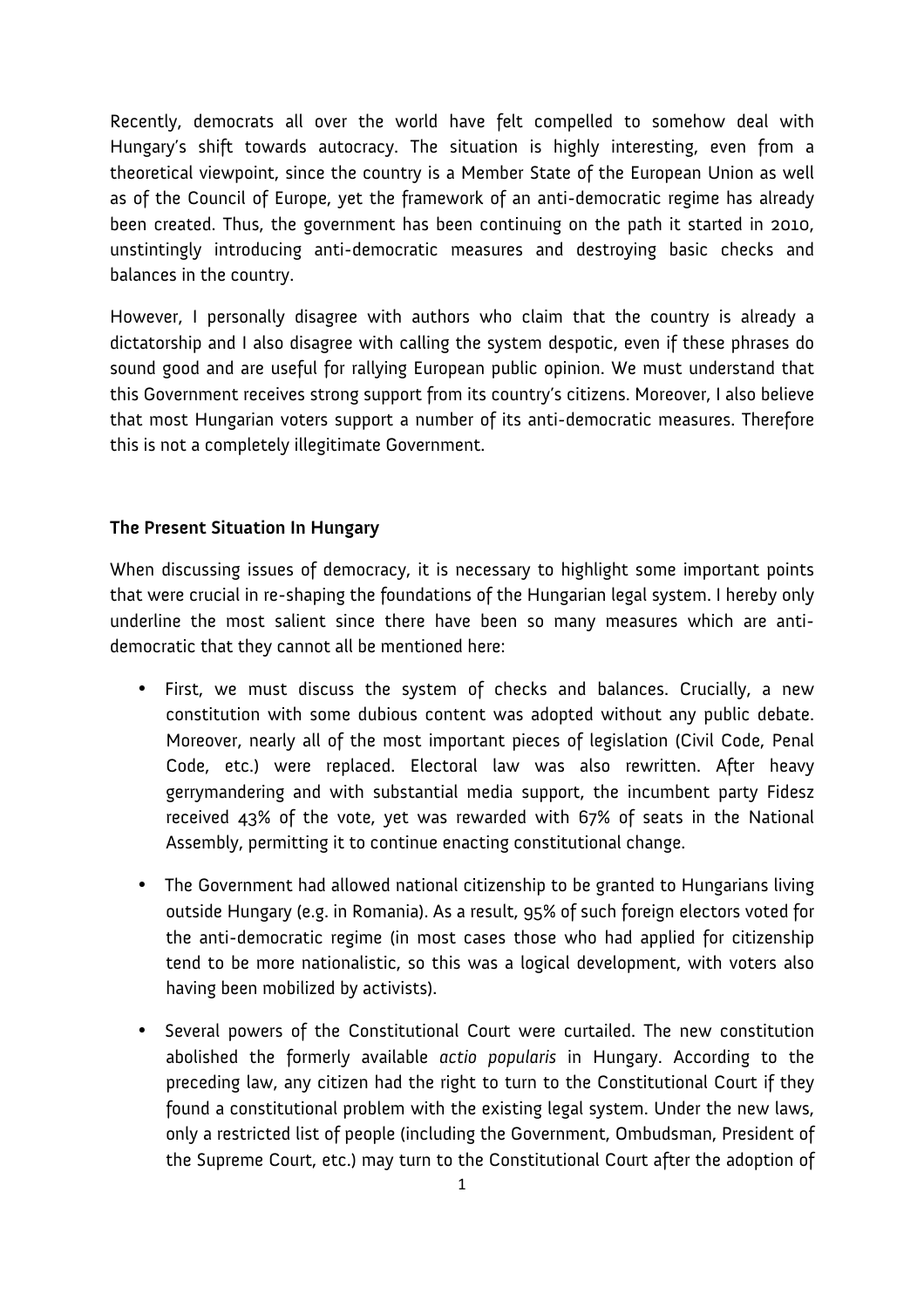new legislation by the Parliament. On the other hand, a new institution, the constitutional complaint was introduced, which can be used in an individual case. The change from *actio popularis* to constitutional complaint was a great error and a serious setback for democratic rights. It resulted in a situation where the Constitutional Court does not rule on the majority of cases because it says these complaints do not raise constitutional problems or that the applicants are not personally affected.

- Furthermore, all members of the Constitutional Court are now appointed by the Government, in contrast with the past twenty years, when the opposition also used to delegate members. There are also serious claims that the public prosecutor is not acting independently: several members of the opposition were kept in prison for years without a formal charge against them, and later, even if such charges were made by the prosecutors, courts turned them down as unfounded.
- Courts are also under substantial pressure: new officials were appointed to the top of the judicial system and older judges were retired in order to break the independence of the courts. The Central Bank is headed by the former government minister for economics, and the bank's governing council is not independent, consisting exclusively of governing party delegates.
- Several rulings of the European Court of Human Rights have not been properly enforced and legislation has not been amended in order to conform to the European Convention of Human Rights.

The situation is the same concerning a number of important social and economic issues. Since the formal frameworks of democracy have remained in place, creating an economic group that completely supports the Government is indeed very useful. Thus, agricultural land leased by the Government has been restructured, with former lessees being denied access in favour of select groups.

Tobacco products may now only be sold in special tobacco shops requiring strict permits, the allocation procedures for which have not at all been transparent. Businessmen loyal to the government receive billions of euros from the state for their services, partly out of EU money intended to support development.

Academia is also infected: some university professors were fired or openly discriminated against because of their political opinions. A university loyal to the government was created for public services in which certain programmes will be partly taught by the ministries, and the Central Bank also plans to start a university because it is "not satisfied with the liberal agenda of other institutions". The Central Bank is spending far more on this project than the state does on the whole educational system.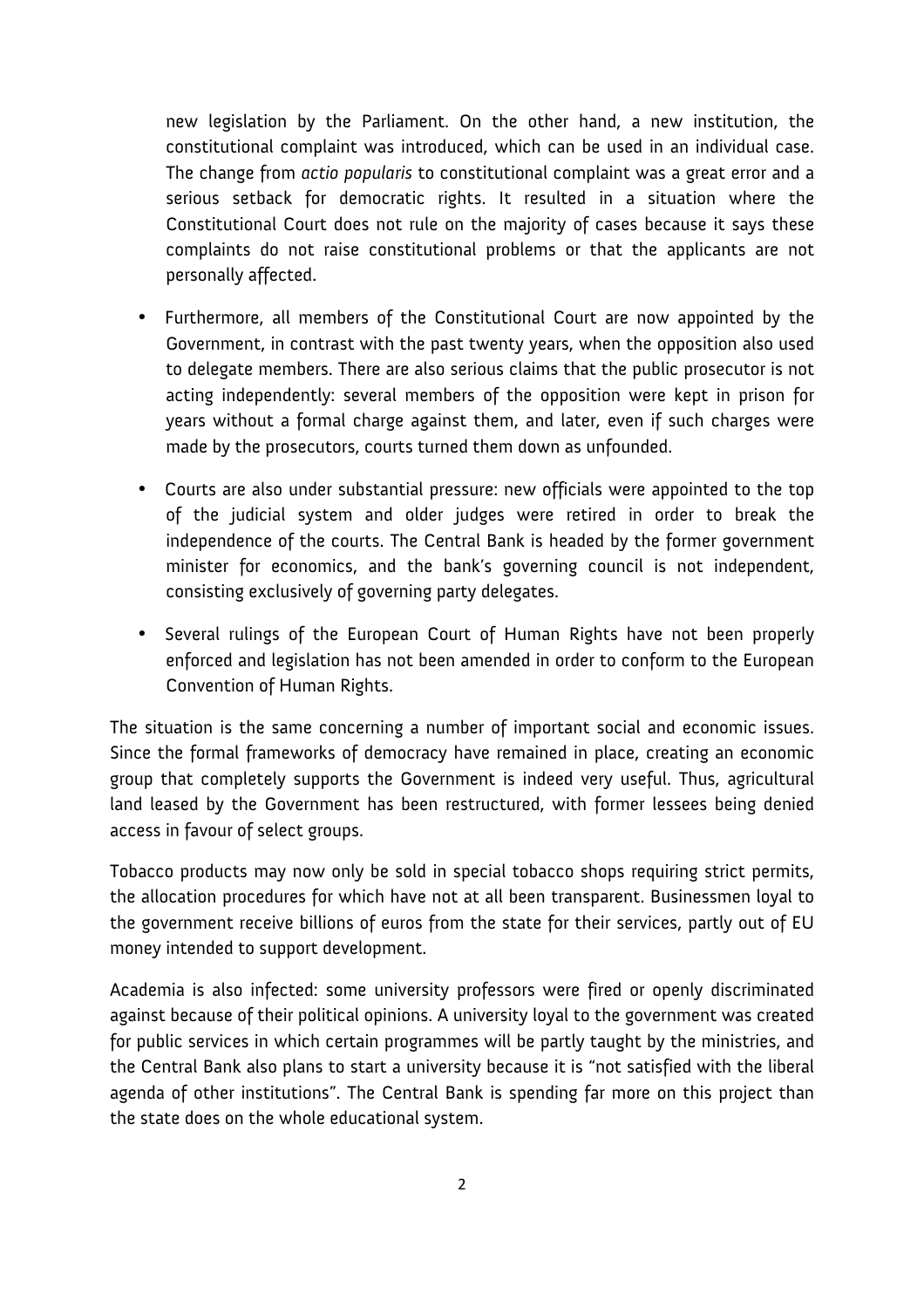Several research institutions have been founded for no-name scholars with dubious backgrounds in order to spread nationalist propaganda. A government-appointed Chancellor will be in charge of the financial affairs of universities. Teachers from lower level schools have had to register themselves, create an online profile and become directly employed by a centralized state agency instead of their schools or local authorities.

Appointments of theatre directors are also made politically, with some putting on highly chauvinistic plays. Most of the media is loyal to the government, most TV news programmes only contain completely biased propaganda without proper information alongside absolutely trivial news items. A new media windfall tax of 40% (on income, not profit) has been introduced, especially targeting the largest independent commercial TV broadcaster in order to ease it out of Hungary.

Leading journalists have been fired from independent newspapers following government pressure, while government-friendly publications receive lavish funding and state advertising revenue.

The government has abolished the official designation of hundreds of former churches, which resulted in financial ruin for some of these communities. Independent NGOs who criticized the government have been attacked by government agencies and the tax authority, who have instigated tax audits into their operations with the aim of intimidation.

The government also wants to cut off foreign funding for NGOs and has started to investigate funds received from the Norwegian NGO Fund in order to step up pressure on these organizations. Moreover, police also raided the offices of some independent NGOs and seized their computers and servers.

In Eastern Europe, this unfortunate government intrusion into the non-governmental domain has always been present, even if relegated to the background. Today, however, someone with good ties to the government can achieve practically anything, even up against established independent institutions or NGOs. The government's purpose is clearly the creation of a "soft dictatorship" as was in place in the country from the 1970s onwards. PM Orbán has recently declared that he desires an "illiberal state", one that is "maybe not even a democracy", and that he finds Russia and China good examples of such a system.

This is in line with his moves to open up towards Russia: by 2018, one third of the country's exports are due to go to Russia and that country has also been granted the gigantic project of expanding Hungary's sole nuclear plant near the city of Paks. To fund this contract, Russia will lend Hungary 3000 billion Forints (approx. 10 billion euros).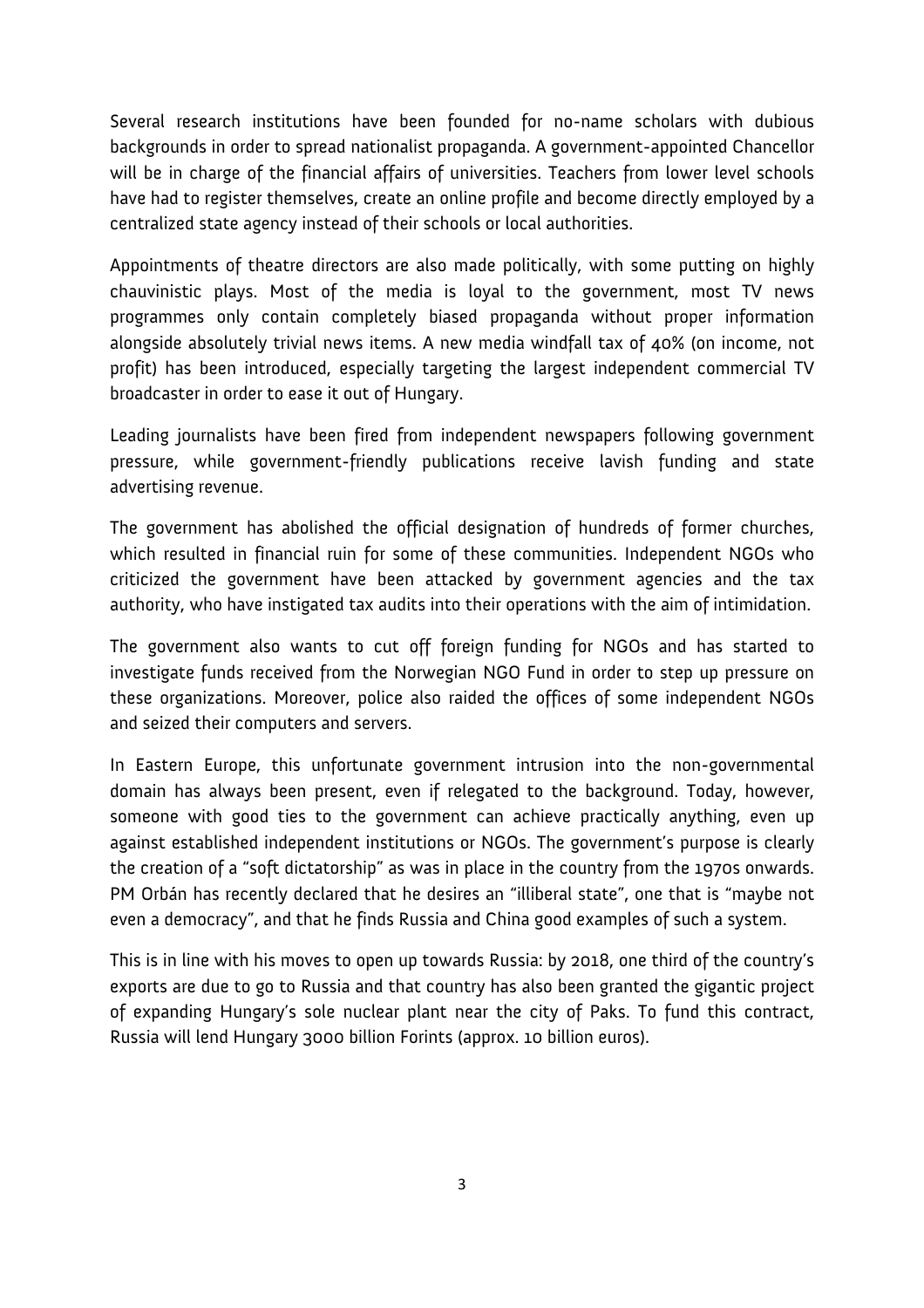#### **The EU's Moral Dilemma: Profit And Politics Vs. European Values**

With all this taking place in Hungary, the European Union has faced a number of moral dilemmas it could not resolve at all. The lack of clear, moral answers has shown the EU up as an opportunistic community, one that places economic and political interests ahead of morality. Most of these problems have occurred in connection with foreign policy, and have shown how weak the Common Foreign and Security Policy (CFSP) really is, lacking any central control.

Firstly, there was no proper answer given to the questions raised by Eastern Europe. While Russian-backed forces go as far as shooting down civil airplanes with hundreds of European travellers and Russia simply occupies part of a sovereign country, Angela Merkel talks about allowing Ukraine to join Russia's proposed Eurasian Union.

The sanctions introduced against Russia have not been effective, nor severe enough. We have not heard any frank statements from EU leaders. Europe is acting like a powerless child against a giant, even though Russian economic power is dwarfed by the influence of the EU. Not talking straight, accepting Russian lies concerning Ukraine and not introducing strict punitive measures has effectively been a selling out of our basic common values. Of course, behind the situation we also find state politics: we could ask ourselves how shameful it is that France in such a moment still plans to support Russia with warships, and what nonsensical money-grubbing attitude is it that induces the EU to think about buying these ships using taxpayers' money.

It is also important to mention that PM Orbán does not support sanctions against Russia, currently his model country, even though a couple of years ago, Russia was one of the greatest enemies of Hungary's nationalists. Hungarians have traditionally kept a distance from Russians (Hungarians have had two revolutions and in both of them were subjugated by the Russians). This may sound paranoid, but knowing that the Russians allegedly paid for a Hungarian Member of the European Parliament to spy for them, and lent 10 billion euros for the development of an atomic plant alone, now they have become the Hungarian Government's model state. Only consider the additional fact that other eastern European countries mostly support lobbying in Brussels through eurosceptic officials and EP members, and personally I would not be surprised if behind the Government of PM Orbán there was also strong Russian support. In the context of Russia's intentions regarding Ukraine, this could be very rational.

Secondly, the EU's stance towards North Africa and the Middle East is also highly problematic. While the EU labels and bans some products made in the West Bank, it has excellent relations with actual terror-funding states (which also happen to be dictatorships) such as Saudi Arabia, Qatar, and more recently Iran, etc. When Christians (including children), representing our cultural values were massacred and persecuted in Iraq or when Coptic Christian churches were burnt down in Egypt, no measures were introduced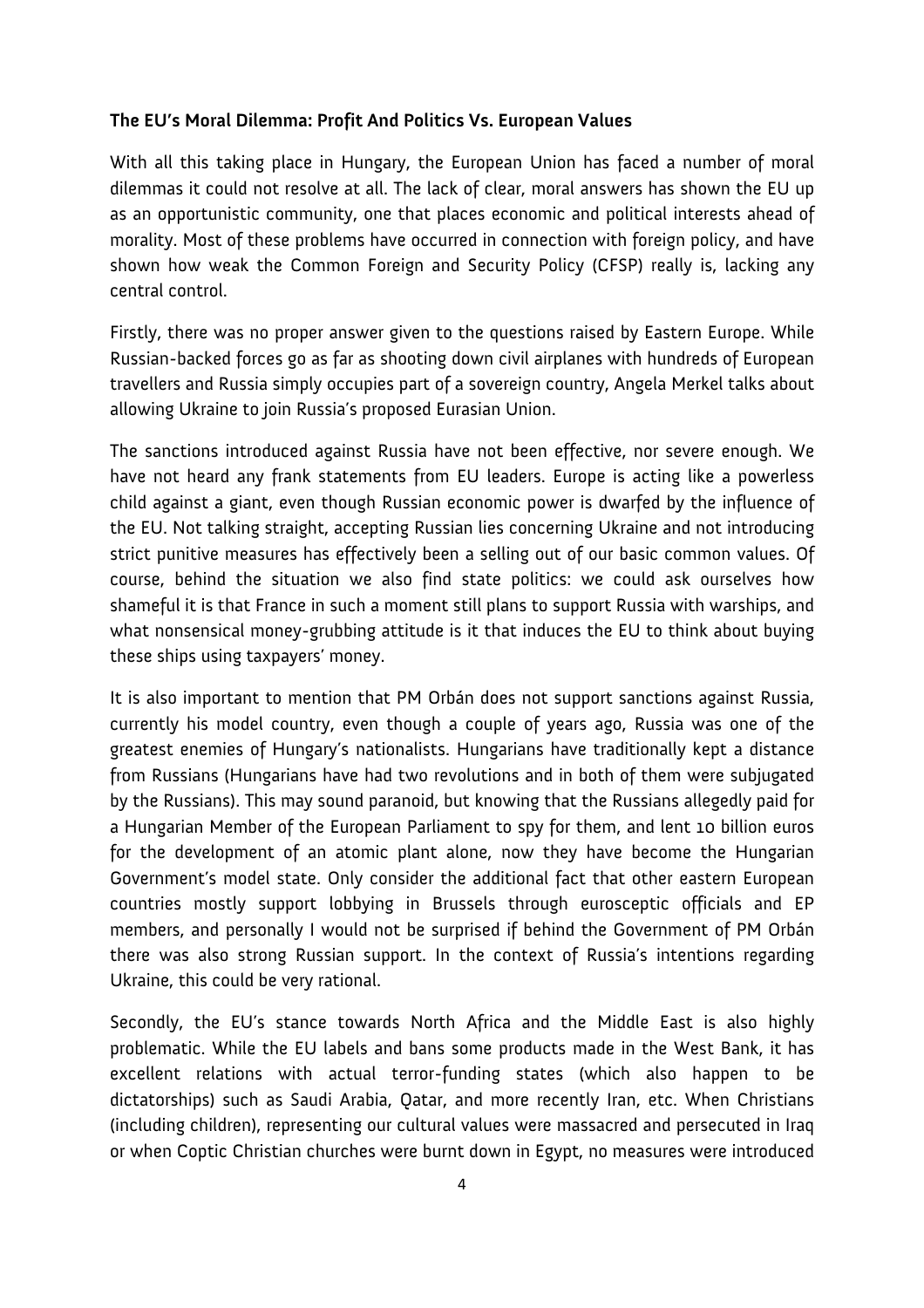either. When 200,000 people died in Syria and 3 million had to flee, everybody remained silent. Furthermore, we do not see appropriate responses when in Europe fundamentalists stage a Nazi march in London, try to burn down synagogues in France, when imams incite the killing of Jews in Berlin, when rabbis are beaten, shops are blown up, etc. Europe has seemingly accepted some of the values of fundamentalist Islam. And in a naïve way, the EU is not doing anything to strengthen European values, integrate migrants, support secularists and moderates, ease the pressure caused by migration on some states, etc. What is going on now is a senseless selling out of our basic values for money: for money stemming from oil rich states and for money coming from people used like slaves for extremely low wages in western Europe.

Thirdly, important questions are being raised by the UK, where even PM Cameron has indulged in xenophobic talk against eastern European migrants. Such migrants represent nearly the same values as citizens of the UK and are highly useful when working for low salaries, which has boosted the economy. Obviously, 240 thousand immigrants a year is a huge number, and the UK may act to stop migration (even within the framework of EU rules it has a right to do so regarding third states, but populist British politicians do not like to mention this fact to their voters). However, the borderline racist talk of PM Cameron towards economic migrants from eastern Europe who use the welfare system is quite shocking. Furthermore, there is a possibility that the UK will leave the European Union entirely. Even if it remains in the Union, we can presume that PM Cameron will want to renegotiate several areas and opt outs from certain EU rules, for example in the field of justice and home affairs. The unresolved attitude of the UK towards Europe makes the whole EU uncertain.

The answers given by the EU to the abovementioned three questions have not been satisfactory. We are right to feel that the EU has reverted to a mode of economic cooperation with diminished focus on values, human rights and sub-political issues. It is also reasonable to conclude that the European public would not bear economic hardship in exchange for maintaining moral values. Following the financial crisis a few years ago, extremist parties have sprung up and received mass support in countries all over Europe. People have tended to move in this direction and would not like to be worse off "only" because it would be morally correct to do so. PM Orbán of Hungary has been shaping his autocratic regime in just such a moral vacuum, with the assistance of a weak European Union and a weak European demos.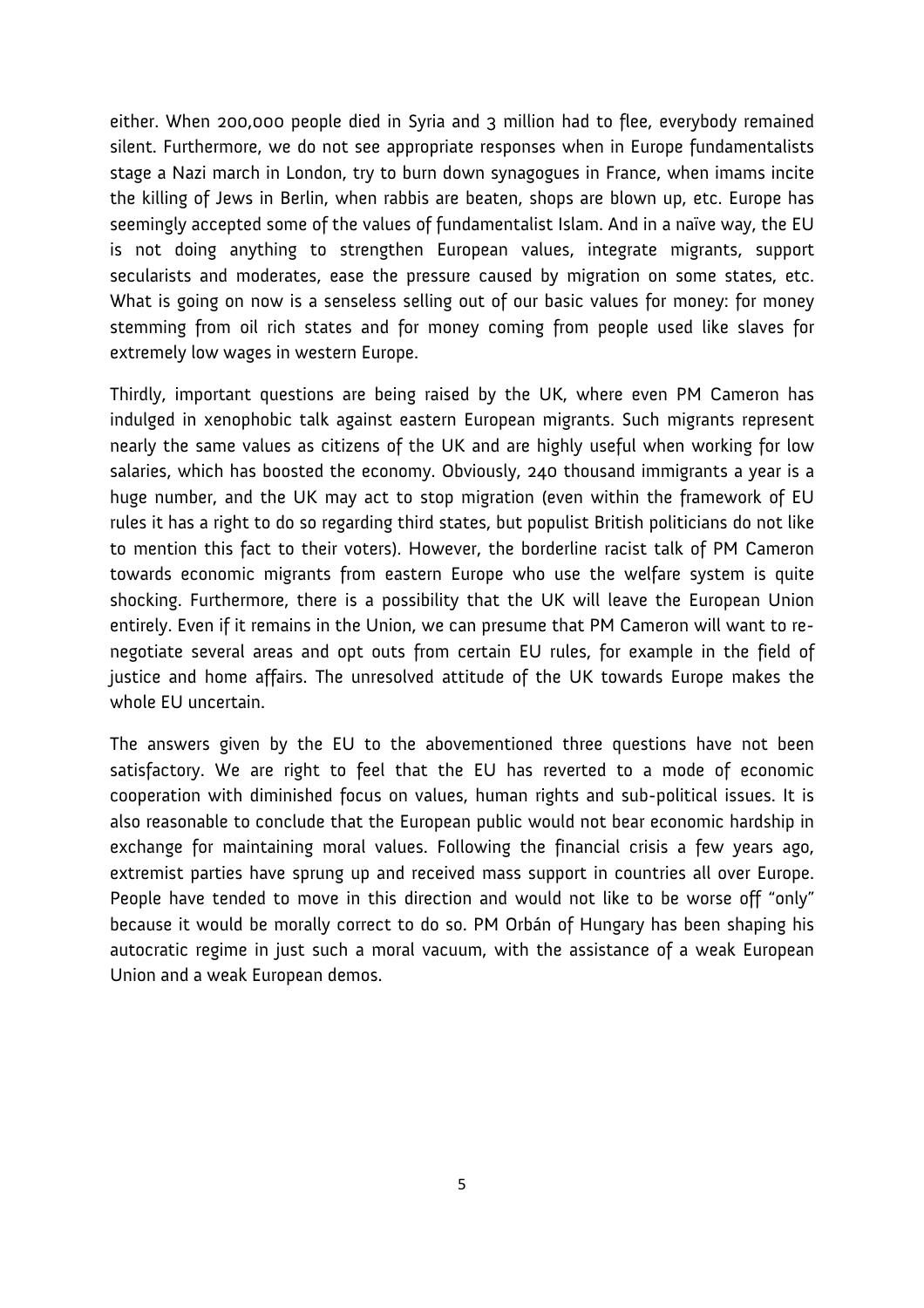#### **Back To Hungary: Future Scenarios For The Application Of Article 7 – Would It Do The Job?**

As a consequence of the Hungarian political situation and of the underperforming economy, about 200 to 600 thousand Hungarians have already left the country, with heavy migration towards western European countries such as Germany and the UK. Europe should keep in mind that a major chunk of the elite has left the country and the process continues. However, it is useful to note that half of the population still supports the government: this is why it recently received 43% of the vote in national elections.

Moreover, Jobbik, the far-right party also received about one-quarter of the votes. This means that about 70% of the electorate voted for anti-democratic parties. One explanation of this is that the current opposition is simply unable to present a viable proposition for voters as well as being unable to shake off its reputation for being highly corrupt. Knowing these numbers, what is presently going on in the country is merely making the legal system conform to the will of the people – or at least, to that of the majority, and thereby, interestingly, the country has become more democratic: its people simply do not want proper democracy.

Hungary's elite was able to prevent the country's shift in this direction for twenty years but evidently not forever. For example, the elite resisted the reintroduction of the death penalty, while about 80% of the people would bring it back – I wonder when it will indeed happen. Slowly but surely everyday morality has succeeded and the democratically thinking 20% to 30% of society stands defeated. Thus, I consider PM Orbán a rational populist with strong social support, not the madman he is perceived to be throughout Europe. His strongman image is also a device to make people accept him, and it seems to be working. Many groups of society have been hurt by his government, yet there are no serious protests against his system. People have simply accepted the present situation.

It is obvious that the EU could and should start proceedings against Hungary. Even newspapers such as the *New York Times* have proposed that the EU do so. Article 7 of the Treaty on the European Union states that proceedings may be initiated if there is a clear risk of serious breaches of fundamental rights being committed by a member state.

In addition, if the harm has already occurred, the European Council may determine the existence of a serious and persistent breach: as we have seen, several such breaches have occurred. In this case, the rights emanating from EU membership of the country may be suspended, including its right to vote. However, there is no mechanism within the current set of rules for excluding a member state from the EU: in order to achieve this, the founding treaties would have to be modified, requiring the approval of all member states.

Besides existing tools, some scholars also propose the creation of an independent human rights tool that would separate politics from human rights. It is obvious that PM Orbán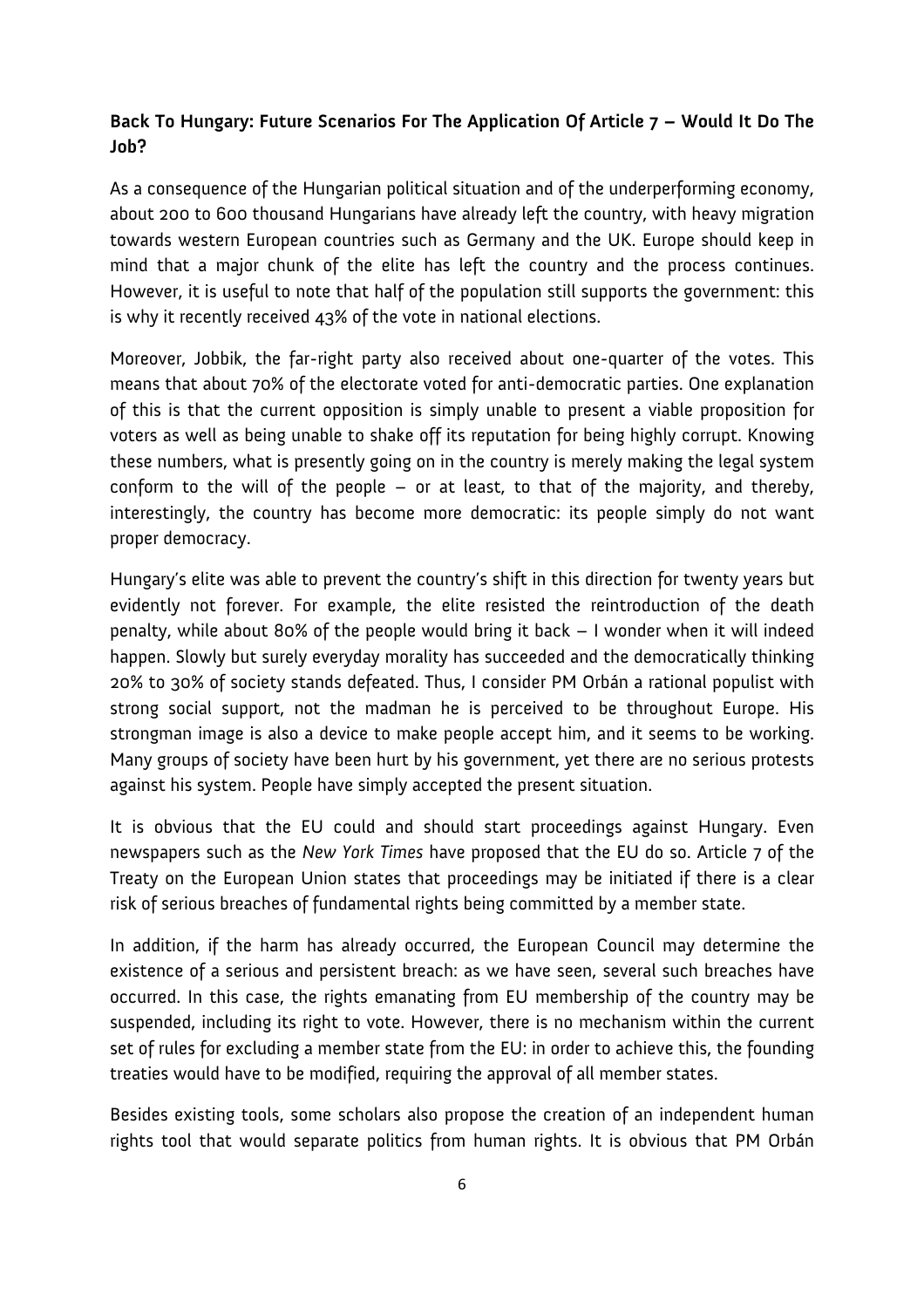would never accept or support any related modification of the founding treaties, because it would create a new, independent forum for discussing human rights. On the other hand, there is a chance a tool could be created via secondary law, e.g. through regulations, which seems to be a possible (if unfortunate) way forward for the future.

From the point of view of the European Union, it is a moral obligation to start proceedings against Hungary. Especially the TEU Art. 7 procedure seems to be suited for such issues. However, I am neither convinced that such proceedings would achieve anything, nor would I be sure that the potential result for European politics would not end in disaster. If proceedings were initiated, then in the end, human rights would have to be enforced in Hungary. Obviously, its current government would not allow such pressure to affect its policies.

Capital is held by supporters of the government, therefore financial sanctions against the country (e.g. stopping transfers of funds from Brussels) would mostly affect the development of infrastructure and poorer people. Agriculture could of course be subjected to great harm, but I am not certain that this would change people's attitudes – just as EU actions didn't in Austria during the days of Jörg Haider. If external EU pressure were to be used, people would be inclined to shift in an even more eurosceptic direction.

Furthermore, businessmen loyal to the government are unquestionably prepared to move on with the money they possess. Thus, I disagree with the assumption that financial sanctions could completely break the country's economy, and even if they were effective, they would not affect the leading elite. The country would become even poorer but politicians could play their games over people's heads. Moreover, there is a chance that such sanctions would eventually lead Hungary to leave the EU. Under such circumstances, other EU members (such as the UK) could start to pursue their own interests, since all founding documents would be up for renegotiation.

At this time, it seems certain that some member states would blackmail the EU in order to gain more power and influence, while some others could leave it completely. This could lead to the whole Union falling apart, meaning that one of the smallest states ends up destroying the whole project. All this notwithstanding, I still believe that the EU should begin proceedings because it is legally nonsensical to have common laws for human rights when they simply do not get applied.

We could ask what other measures would be useful for strengthening democratic ideas in Hungary. The key to how a state develops is the propagation of democratic values and the slow transformation of society, and in the case of Hungary this could also be the key to moving back to democracy. Some scholars in Hungary claim that the key to all cultural development is people's income and that minimum wages should be raised in order to make society healthier. I disagree with this view and believe that it stems from communist-era false thinking that everything can be changed through central government.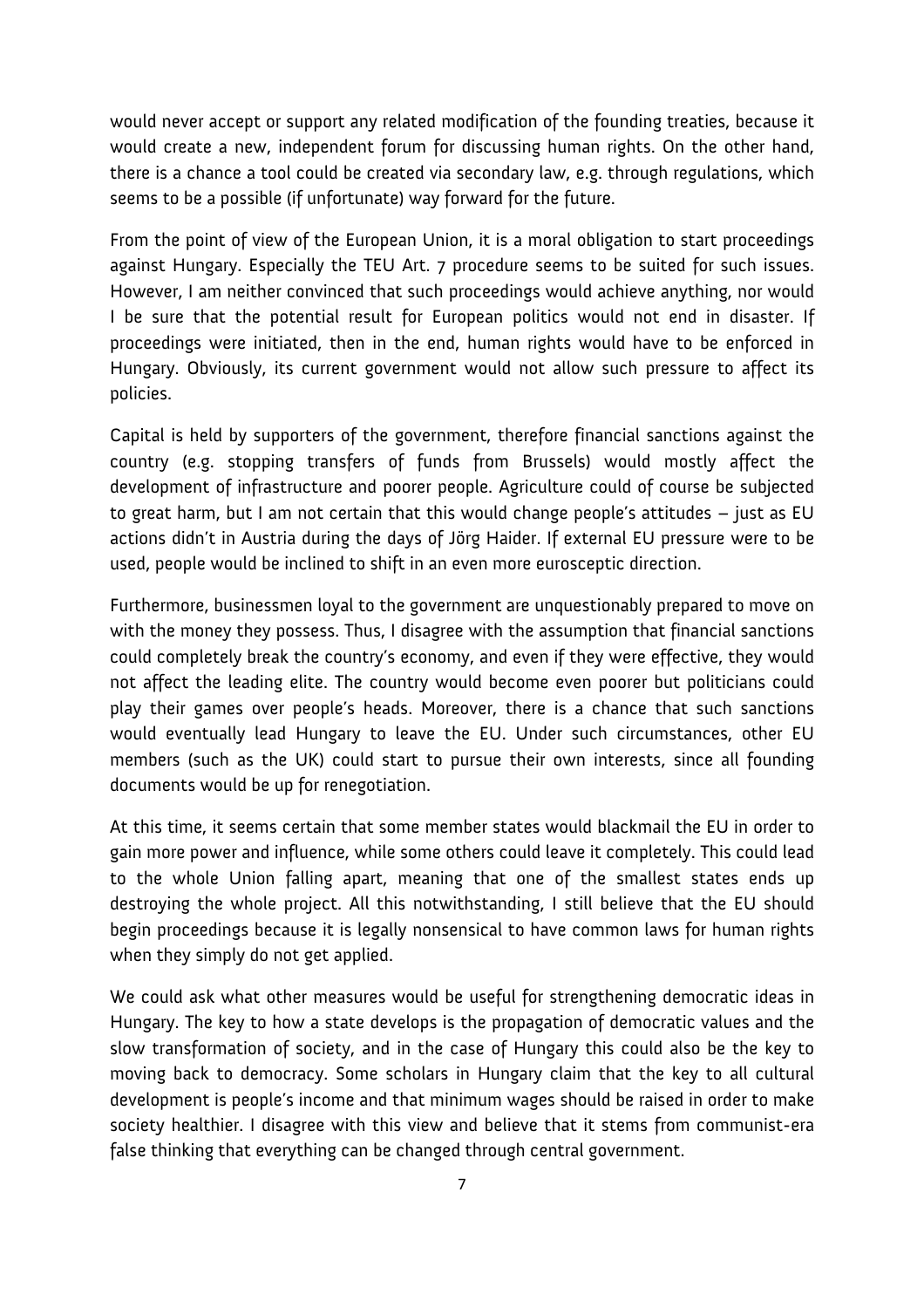This view does not accept the fact that the market does not function this way. When there is a lack of innovative thinking, but widespread and institutionalized corruption, significant administrative barriers including a flawed tax system, there will be no economic development. This is why there are different societies existing in the world. People form societies, and what people accept becomes a part of their legal system – this is not a neoliberal agenda differentiating "rogue" from "better" states, this is reality.

On the other hand I tend to accept that poverty in Eastern Europe makes these societies unhealthy. Considering that in several western European countries extremist parties have become stronger as a result of the crisis even though people were only a little bit worse off than before, this seems to confirm this thesis. In Hungary, most people earn 300 to 400 euros a month on average, while western European salaries for the same jobs are 5 to 10 times higher. 4 million people in Hungary do not vote, because they feel they are so poor, their voice will change nothing: so they are completely excluded from public affairs. Thus, poverty is a crucial factor, even if not the only factor, in democratic development.

From this perspective, the EU should change the allocation of funds and spend more on helping smaller businesses in poorer regions than supporting infrastructure development. There are many cities and villages in which huge amounts of EU money have been spent for nearly useless developments, while facilitating functioning businesses should receive a higher priority. I do accept that infrastructure is the foundation for any significant change, but spending should be far better organized in areas where businesses could receive a boost to create employment for people. We do not need more fountains, but jobs for people. Billions of euros are spent on useless projects carried out by huge construction companies loyal to government.

Additionally, assisting civil society in these countries is also fundamental, even if the notion that NGOs should be helped by the EU is a strange one. The EU could support far more action in this regard than it currently does. There can also be no democratic development if people do not know about reality due to the media being completely devoid of real news. Consequently, I can envisage the EU spending more money on bringing the basics of democracy much closer to people, especially in those places that are completely cut off from the world. However, the two latter options carry the great disadvantage of helping NGOs from outside against the government. An anti-democratic government can scarcely be defeated using democratic tools, especially if it has organized its economic underpinning to maintain its popularity with the people, or to exclude parts of society from the elections.

Concerning the new EU rule of law initiative, it seems obvious that the EU should only support states that respect human rights, and that when those are breached, EU funding should be stopped until the problems have been fixed. I also agree with the final sentence of the related press report stating that "while banks and budgets are certainly very important for our economy, Europe is much more than simply banks and budgets".